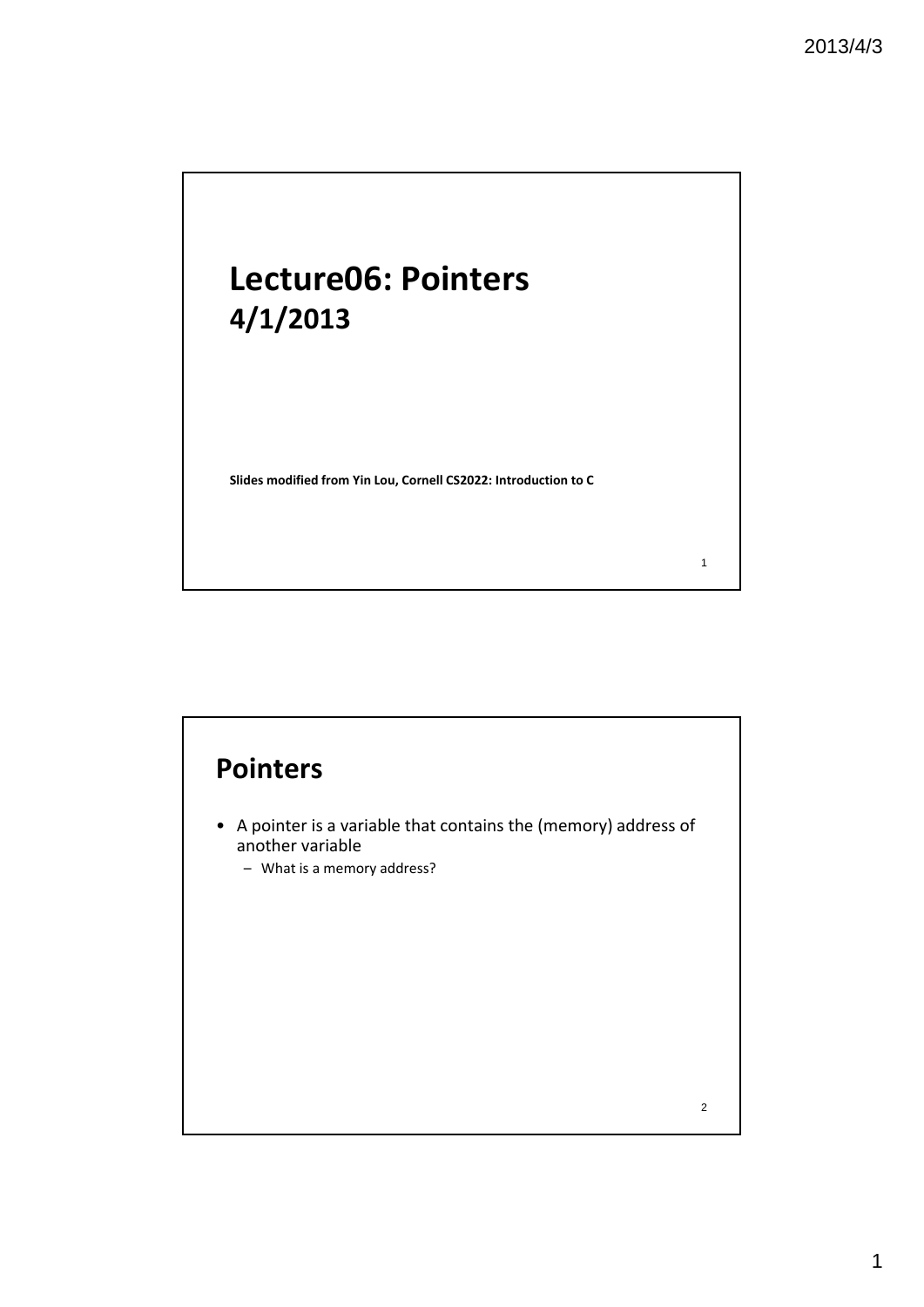

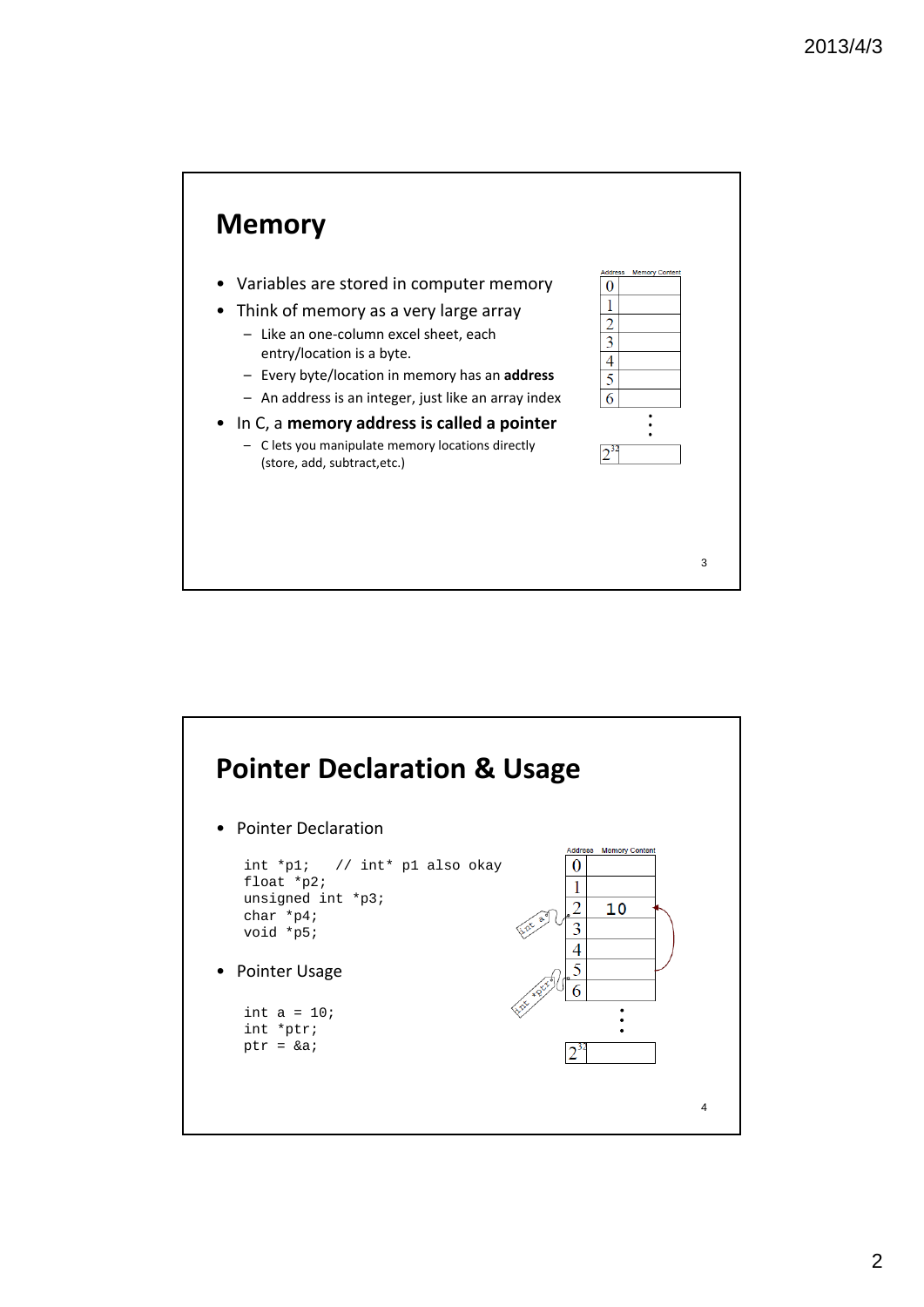

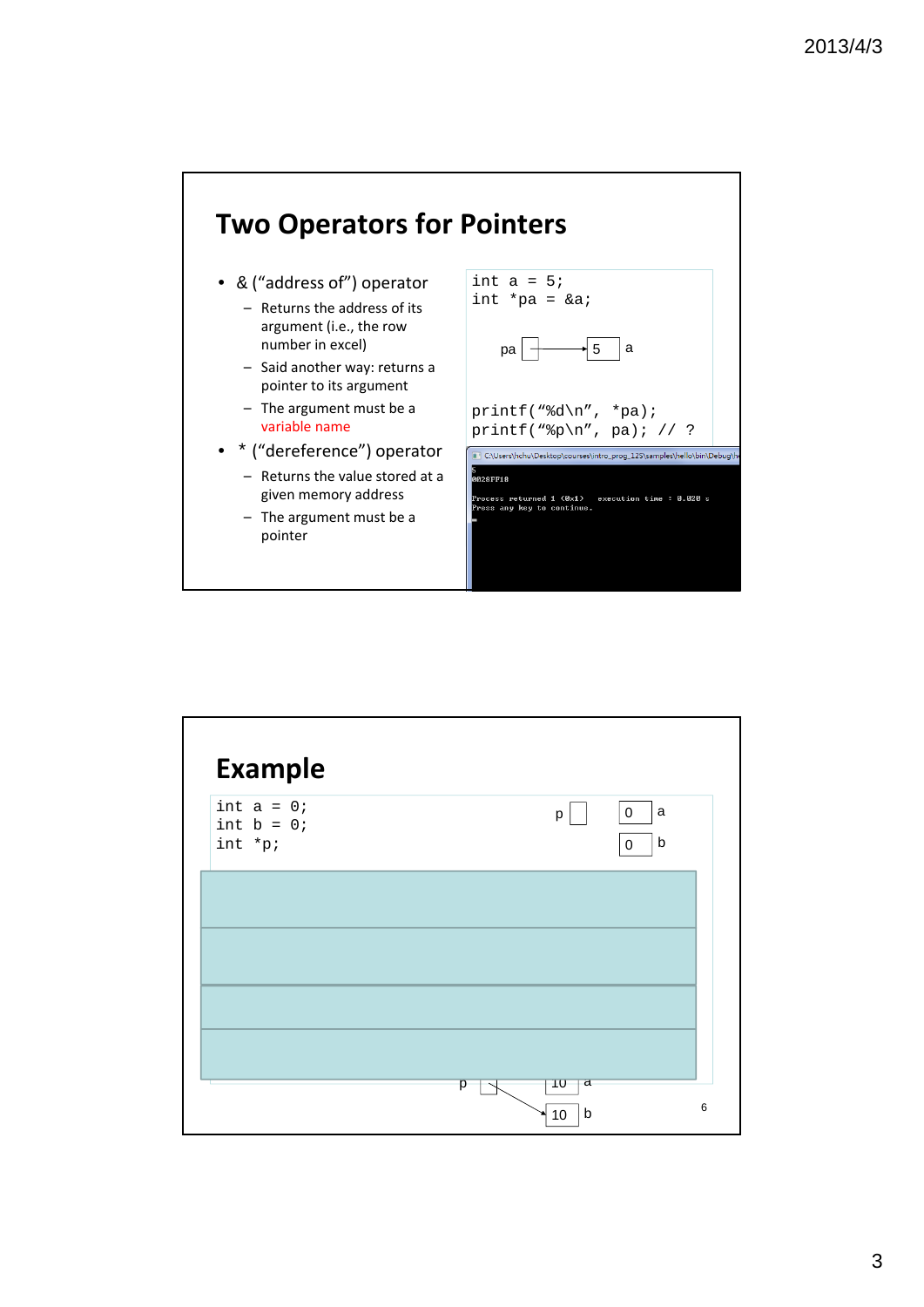

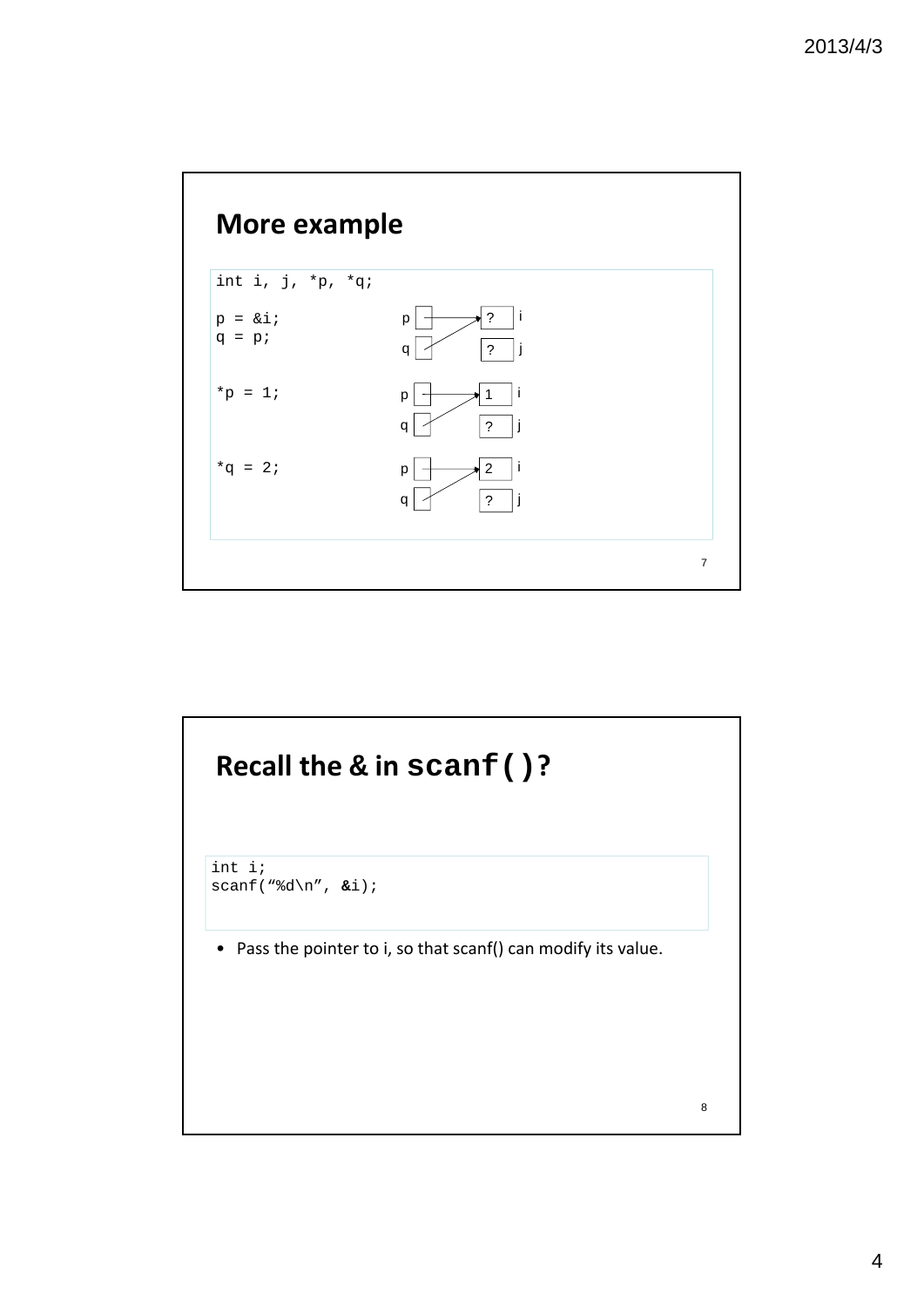## **What are pointers good for?**

Passing pointers to functions so that functions can change the values pointed by these pointers

```
void swap(int* c, int* d)
{
  int t = *c;
  *c= *d;*d = t;}
void main()
{
  int a = 5, b = 3;
  printf("Before swap: a = \dagger d b = \dagger d \ln", a, b);
  swap(&a, &b);
  printf("After swap: a = \{d \mid b = \{d \mid n, a, b\} \};
}
```
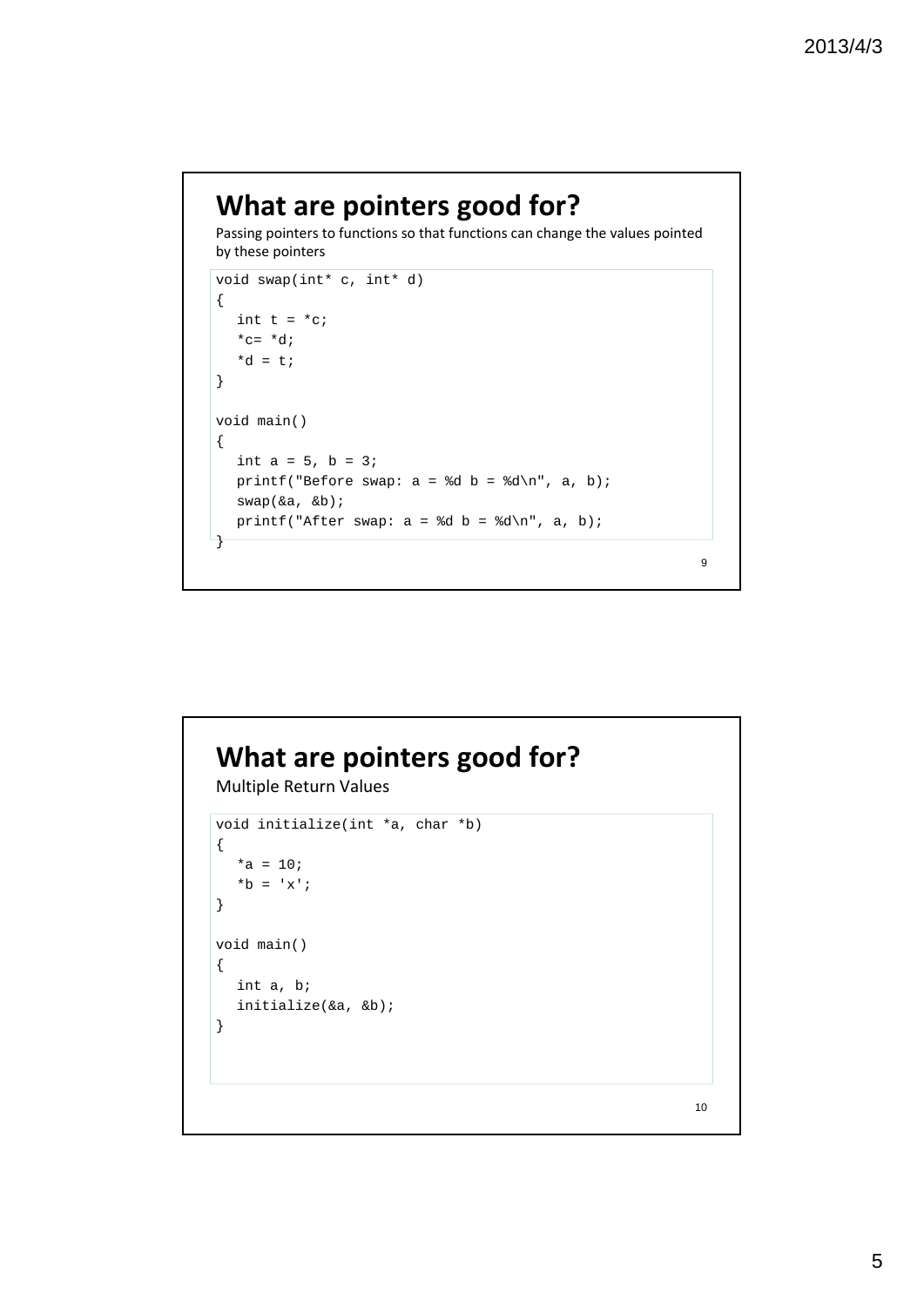### **In‐Class Exercise 5‐1**

Write a function that finds the largest and smallest elements in an array. This function has the following prototype:

void max min(int a[], int n, int \*max, int \*min);

A call to max\_min might be as follows: max\_min(b, N, &big, &small);

Also write a complete program that reads 10 integers into an array and passes the array to max\_min, and prints the results as follows: Enter 10 numbers: 34 82 49 102 7 94 23 11 50 31 Largest: 102 Smallest: 7

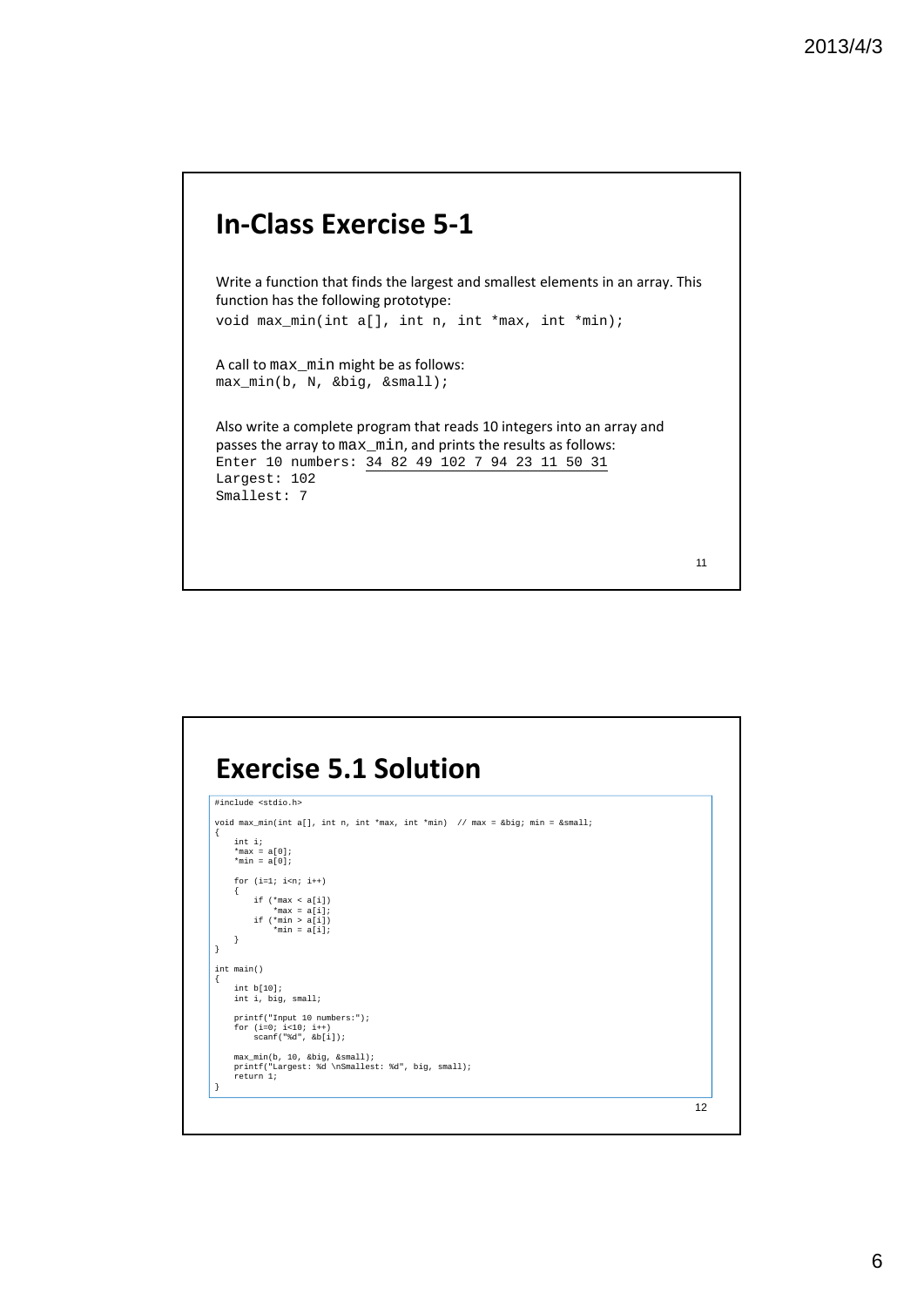#### **Example – pointer to pointer**

```
int i; \begin{array}{ccc} \nint i; \\
int *p; \\
\end{array} // Integer i
int *p; \frac{1}{2} // Pointer to integer<br>int **m; // Pointer to int point
               // Pointer to int pointer
p = \&i; // p now points to i
printf("%p", p); // Prints the address of i (in p)
m = &p; // m now points to p
printf("%p", m); // Prints the address of p (in m)
```
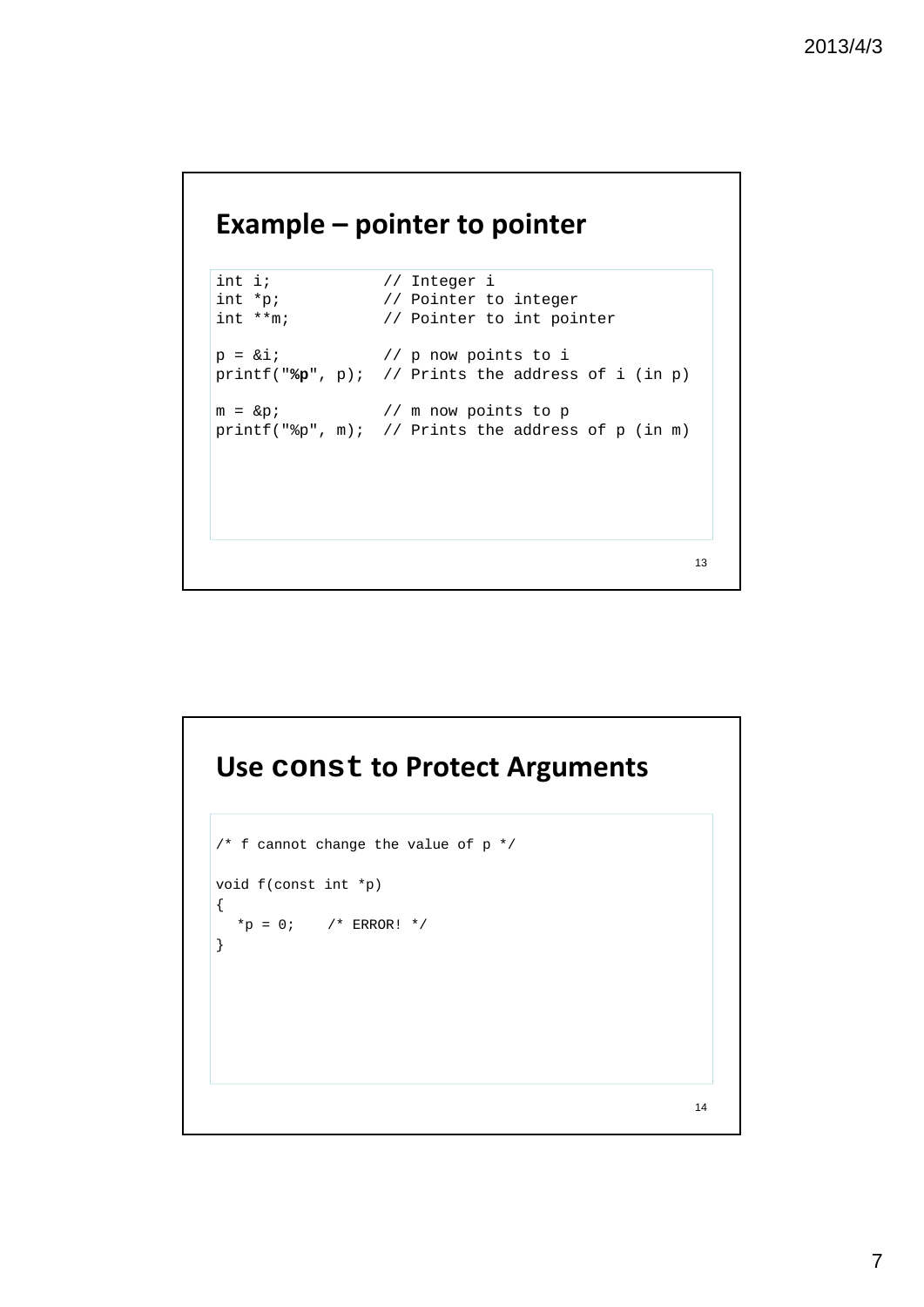# **Pointers as Return Values**



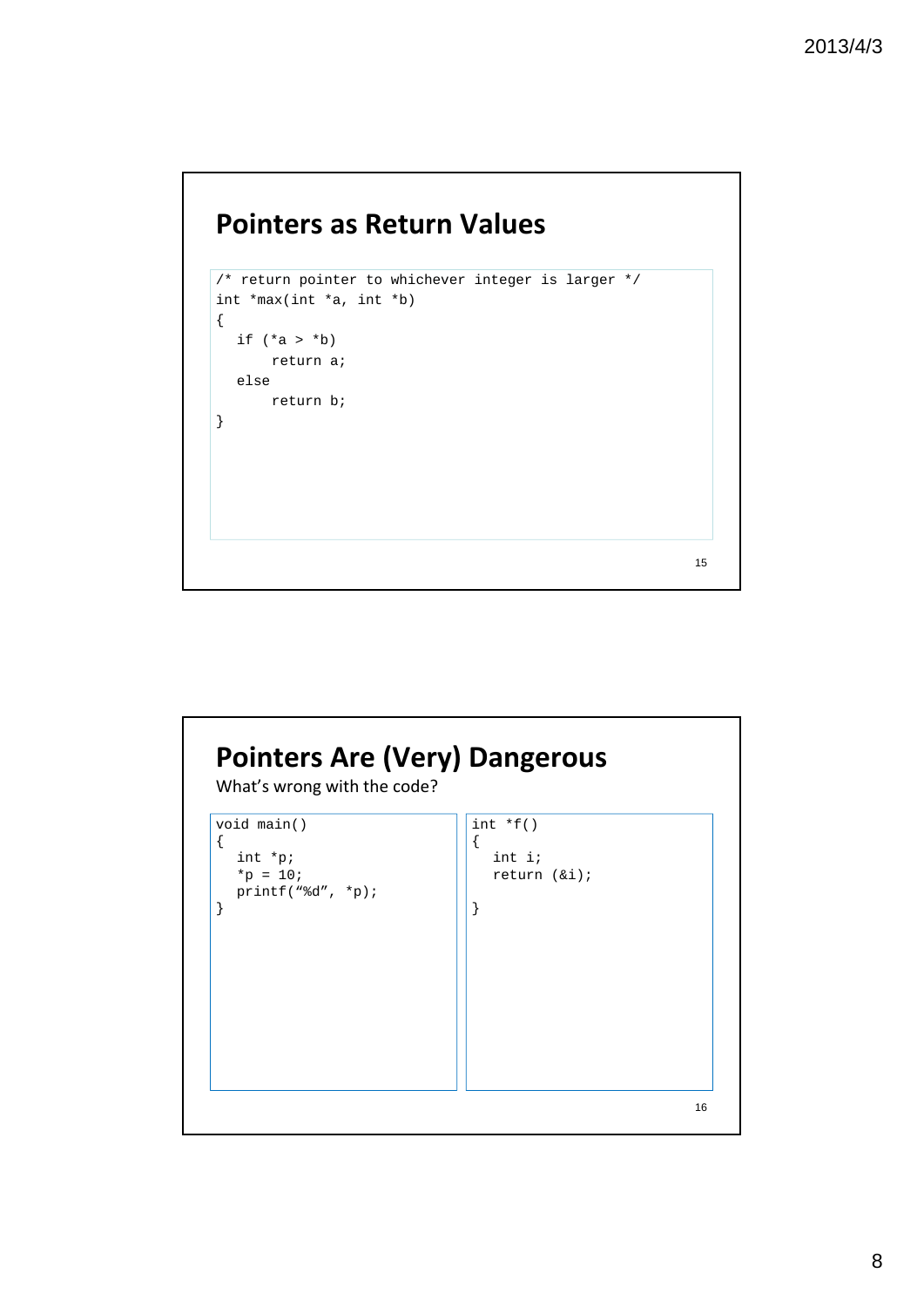# **Pointers Are (Very) Dangerous**

What's wrong with the code?

void main() { char  $x = 'a'$ ; char  $*_{p} = \&x$ p++; printf("%c\n",  $*$ p); }

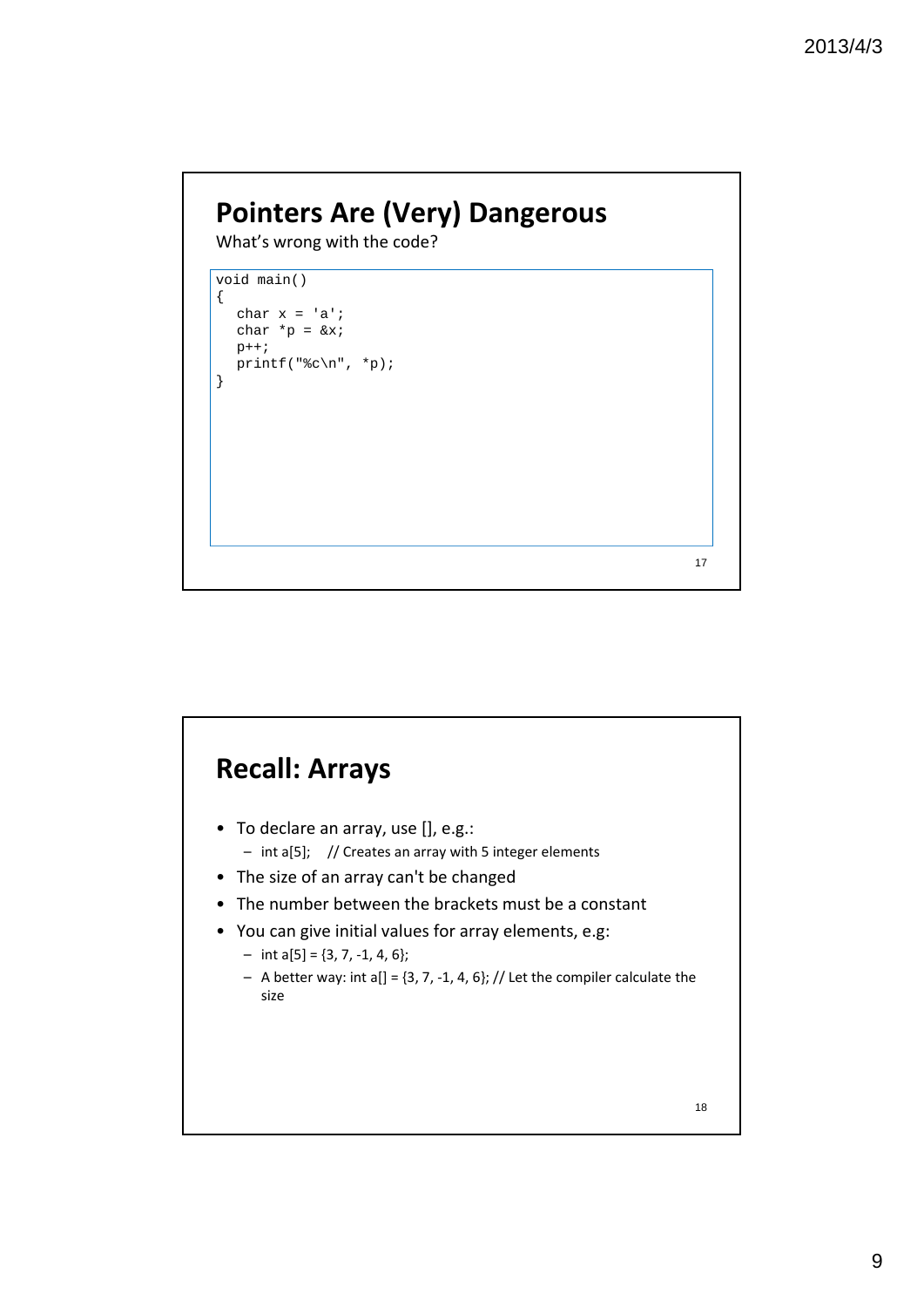### **Recall: Arrays**

```
• Array indices in C are zero-based, e.g. a[0], a[1], ..., a[4]
```

```
void main()
{
      int a[] = \{3, 7, -1, 4, 6\};
      int i;
      double average = 0;
      // compute the average of values in an array
      for (i = 0; i < 5; ++i){
             average += a[i];
      }
      average / = 5; // average = average / 5;
      printf("Average = .2f\n", average);
}
```
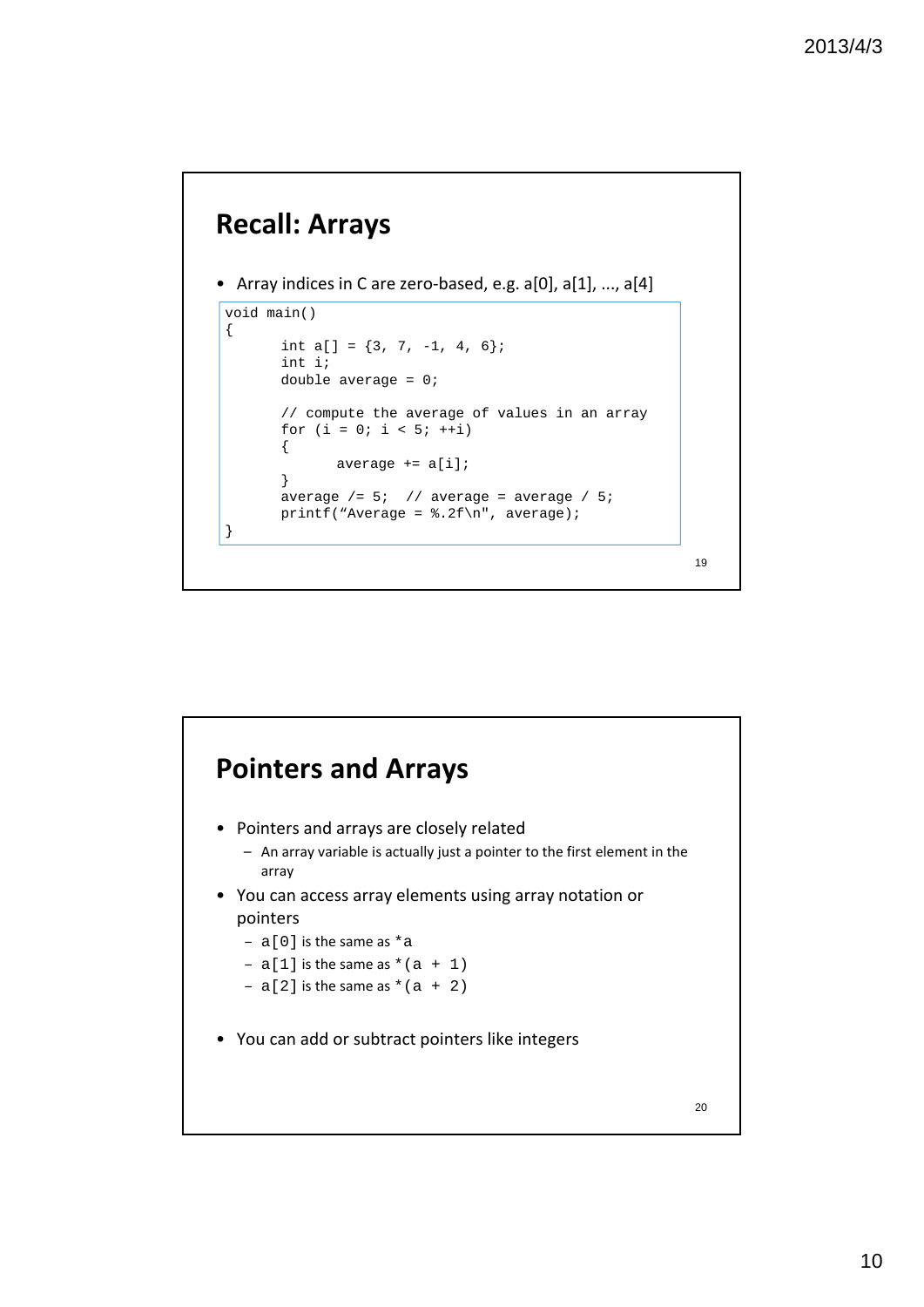

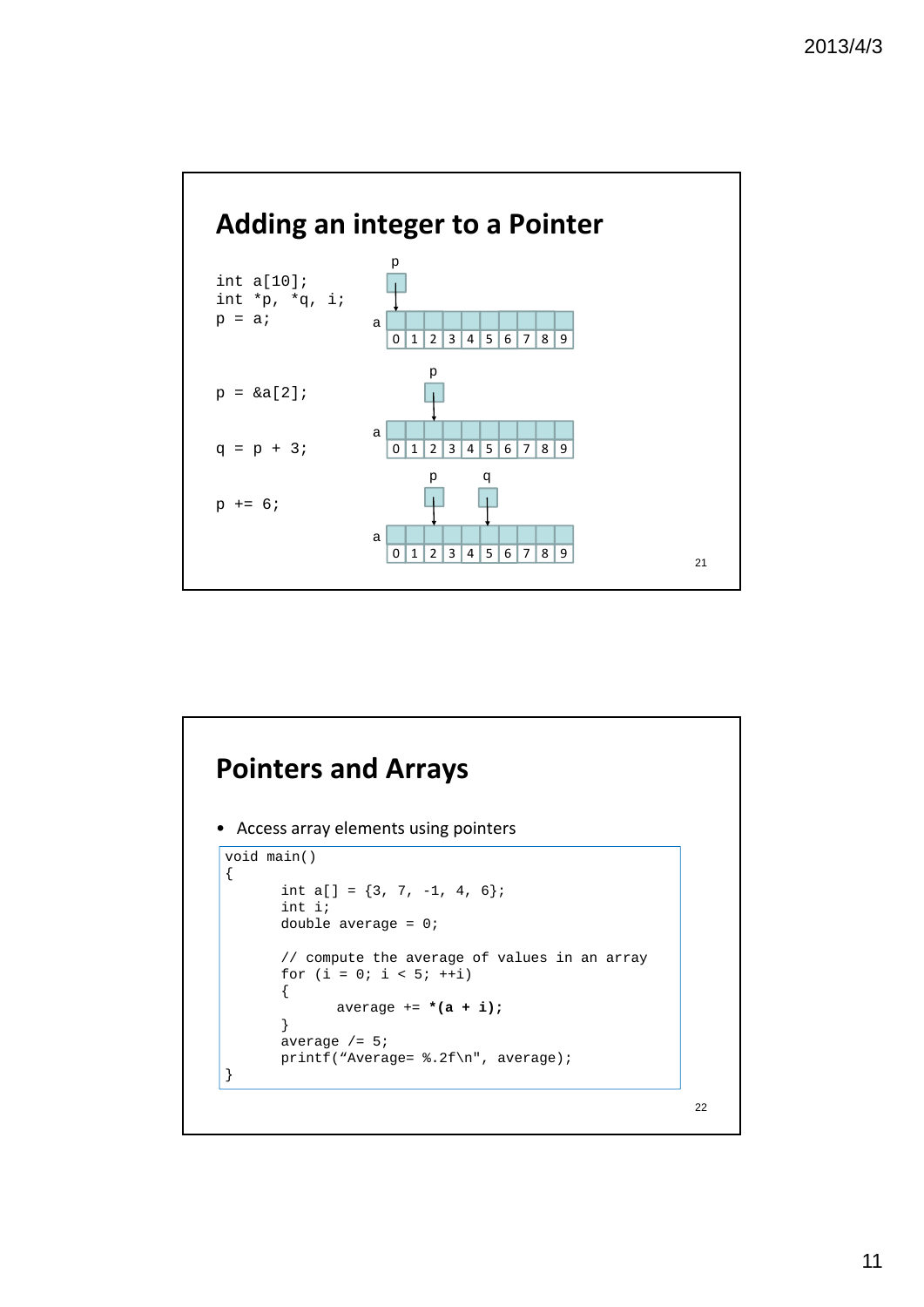

- If pa points to a particular element of an array,  $(pa + 1)$ always points to the next element,  $(pa + i)$  points i elements after  $pa$  and ( $pa - i$ ) points i elements before.
- The only difference between an array name (a) and a pointer (pa):

```
– A pointer is a variable, so pa = a and pa++ are legal
```

```
– An array name is not a variable, so a = pa and a++ are illegal
int a[10];
int *pa;
pa = a; pa++; // okay
a = p a; a++; // wrong!!
```

```
23
```
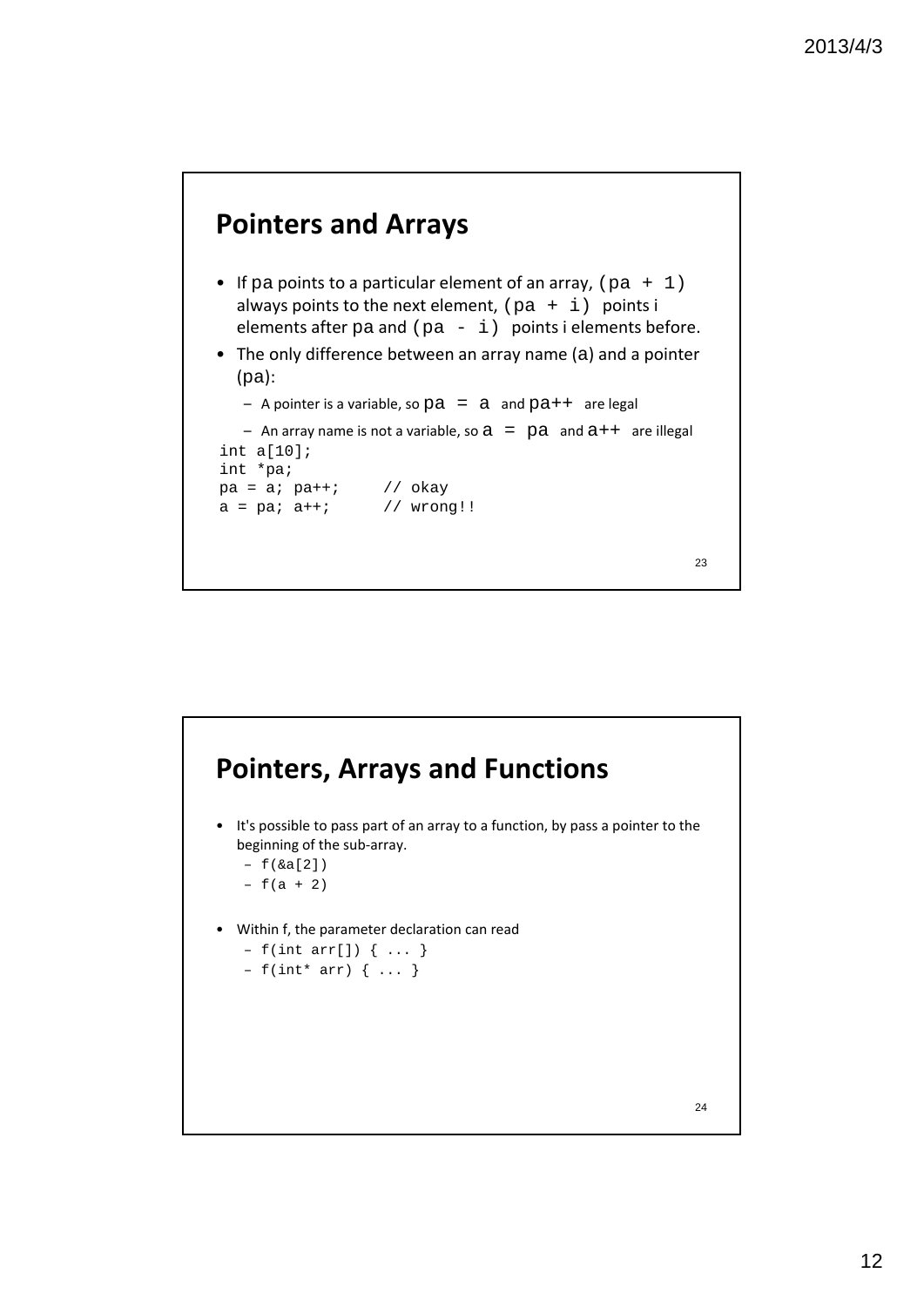## **In‐Class Exercise 5‐2**

Complete the following program that prints the characters in a reverse order.

```
char s[10] = "abcde";char* cptr;
for (cptr = &s...).{
       printf("%c", *cptr);
}
```